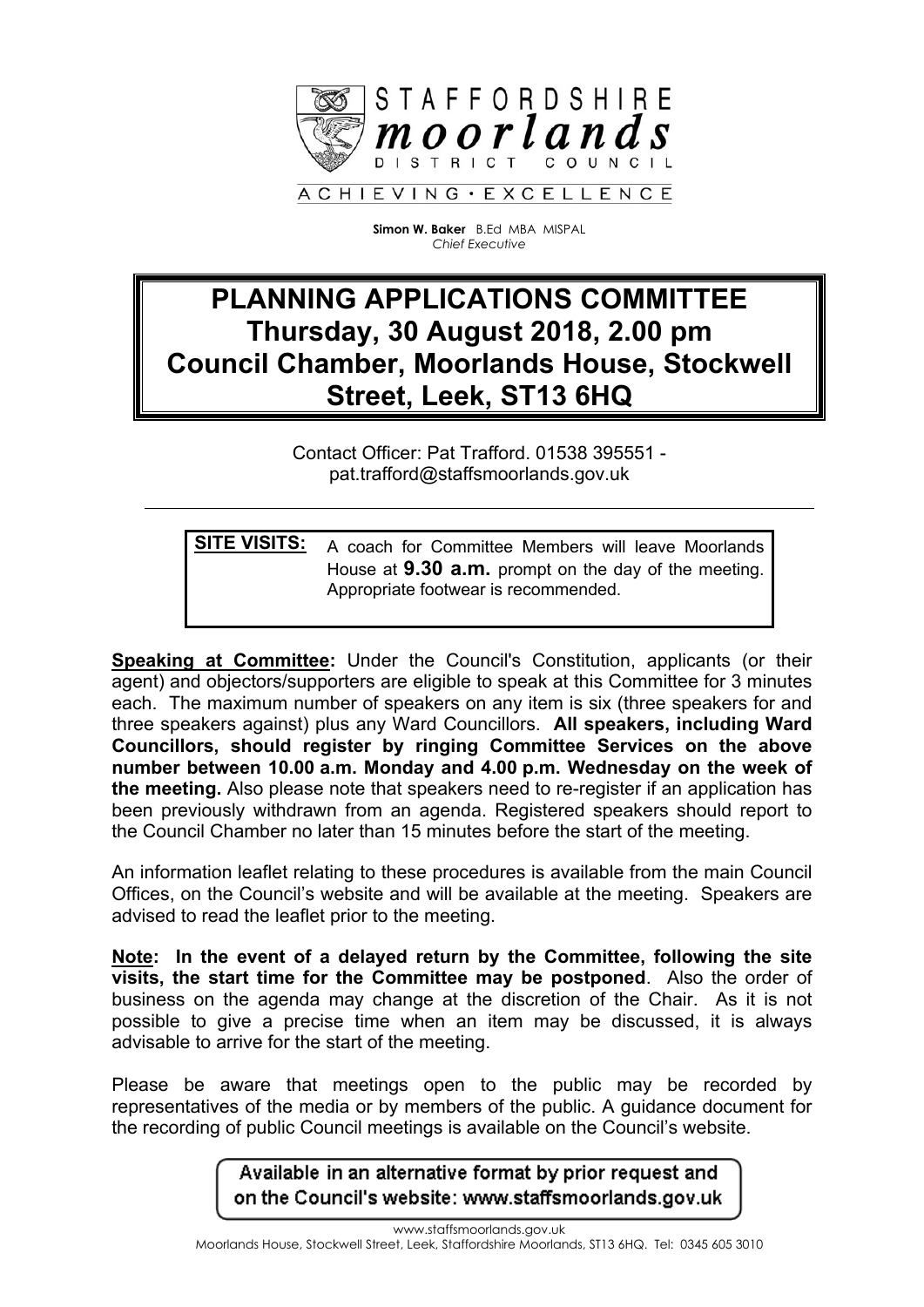# **A G E N D A (Continued)**

- 1. Chair's announcements
	- a) Webcasting;
	- b) Introductions of Members and Officers;
	- c) Other announcements.
- 2. Apologies for absence, if any.
- 3. Minutes of the previous meeting **(Pages 5 - 8)**
	- (a) To approve as a correct record the Public Minutes of the Planning Applications Committee held on 2 August 2018.
	- (b) Reports on matters arising, if any.
- 4. Urgent items, if any.
- 5. Declarations of Interest
	- i. Disclosable Pecuniary Interests;
	- ii. Other Interests;
	- iii. Lobbying Interests.
- 6. SMD/2018/0045 Tearne Quarry, Hollington **(Pages 9 - 36)**
- 7. SMD/2018/0281 Land off Ashbourne Road, The Old Copperworks, Whiston **(Pages 37 - 68)**
- 8. SMD/2018/0042 Hillswood Lodge Nursing Home, The Close, Endon **(Pages 69 - 80)**
- 9. SMD/2018/0240 2 Breach Road, Brown Edge **(Pages 81 - 94)**
- 10. SMD/2017/0442 246 Leek Road, Endon **(Pages 95 - 102)**
- 11. Appeals Report **(Pages 103 - 106)**
- 12. NOTE A Late Representations Report will be circulated prior to the meeting i.e. any representations received since this agenda was published.